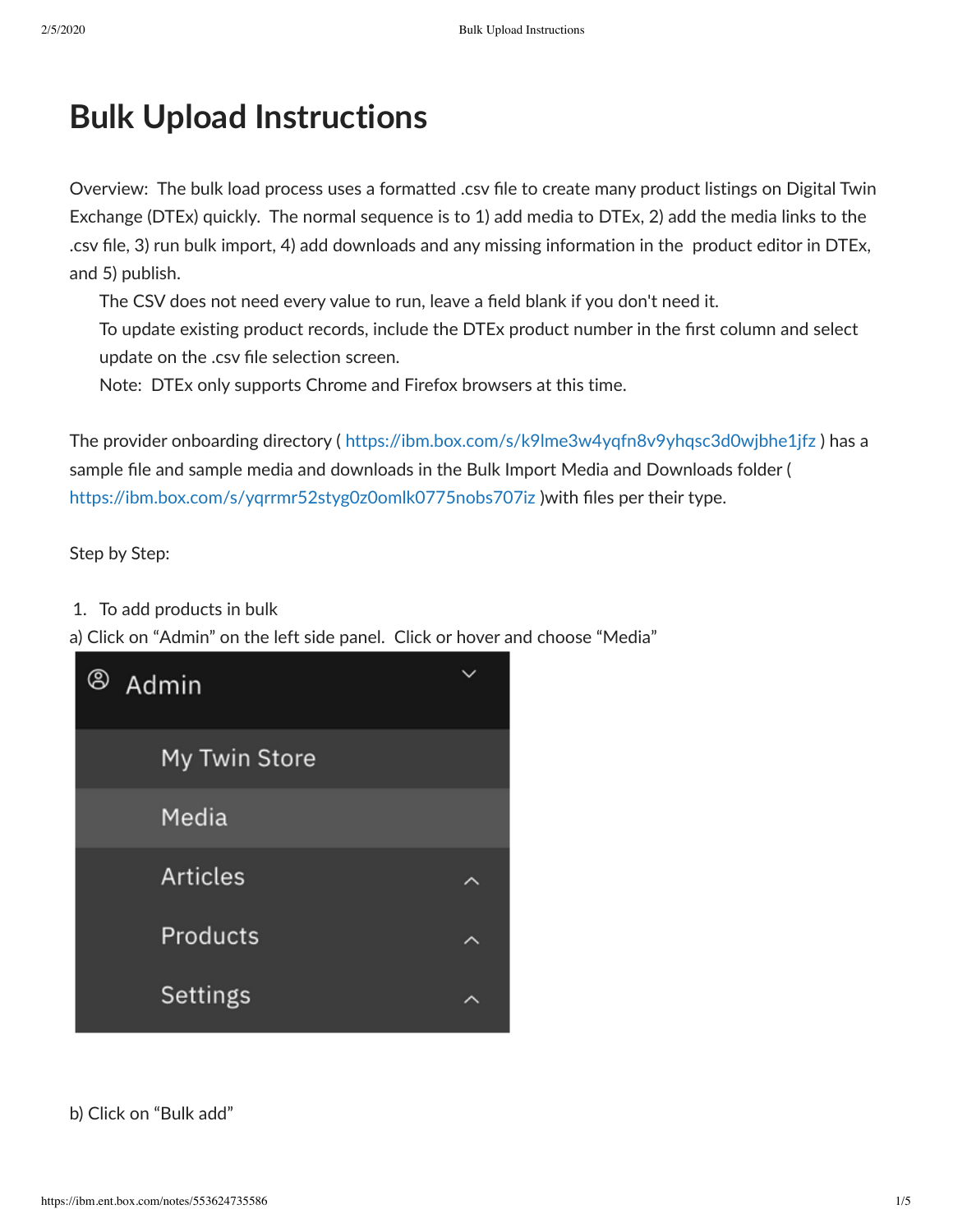| ◙ | Media Manager                                       |                                     |  |  |  |
|---|-----------------------------------------------------|-------------------------------------|--|--|--|
|   | <b>Media Manager</b>                                | Total Disk Space Usage: 0.03 MB / ∞ |  |  |  |
|   | <b>BULK ADD</b><br>$25 \div \text{entries}$<br>Show | <b>BULK DELETE</b>                  |  |  |  |

c) Upload images and sample files for all of your products. We recommend that you name each image file using each product's unique identifier for consistency. notes:

You do not have to upload media prior to running bulk load, you can also add media after the product listings are created. I

While bulk load has the option to list downloads, you should not bulk load protected download contents through bulk load as the files will not have the same level of protection as adding them through the product edit, download tab in a later step

|                     | <b>Choose Image</b>             |  |  |  |  |  |
|---------------------|---------------------------------|--|--|--|--|--|
| <b>Upload Files</b> | Media Library                   |  |  |  |  |  |
|                     |                                 |  |  |  |  |  |
|                     |                                 |  |  |  |  |  |
|                     |                                 |  |  |  |  |  |
|                     |                                 |  |  |  |  |  |
|                     |                                 |  |  |  |  |  |
|                     | Drop files to upload            |  |  |  |  |  |
|                     | or                              |  |  |  |  |  |
|                     | <b>Select Files</b>             |  |  |  |  |  |
|                     | Maximum upload file size: 2 MB. |  |  |  |  |  |
|                     |                                 |  |  |  |  |  |

d) Click on "Admin" on the left side panel. Click or hover and choose "Products"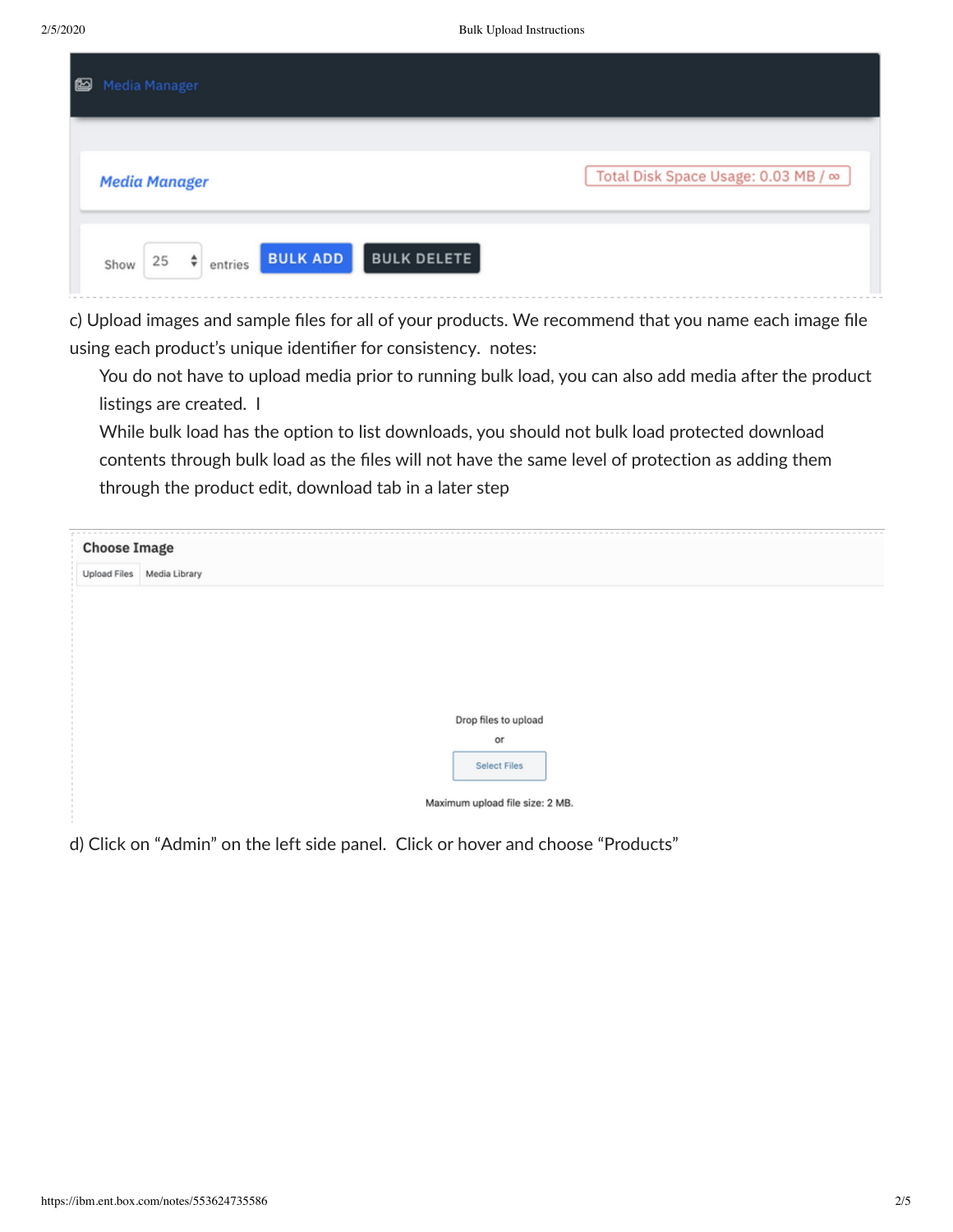

e) Click on "Products Import" on the upper right corner



f) Upload CSV file, which contains the file names for the images you've uploaded The CSV does not need every value to run, leave a field blank if you don't need it. To update existing product records, include the DTEx product number in the first column and select update on the .csv file selection screen.

## **Import Products**

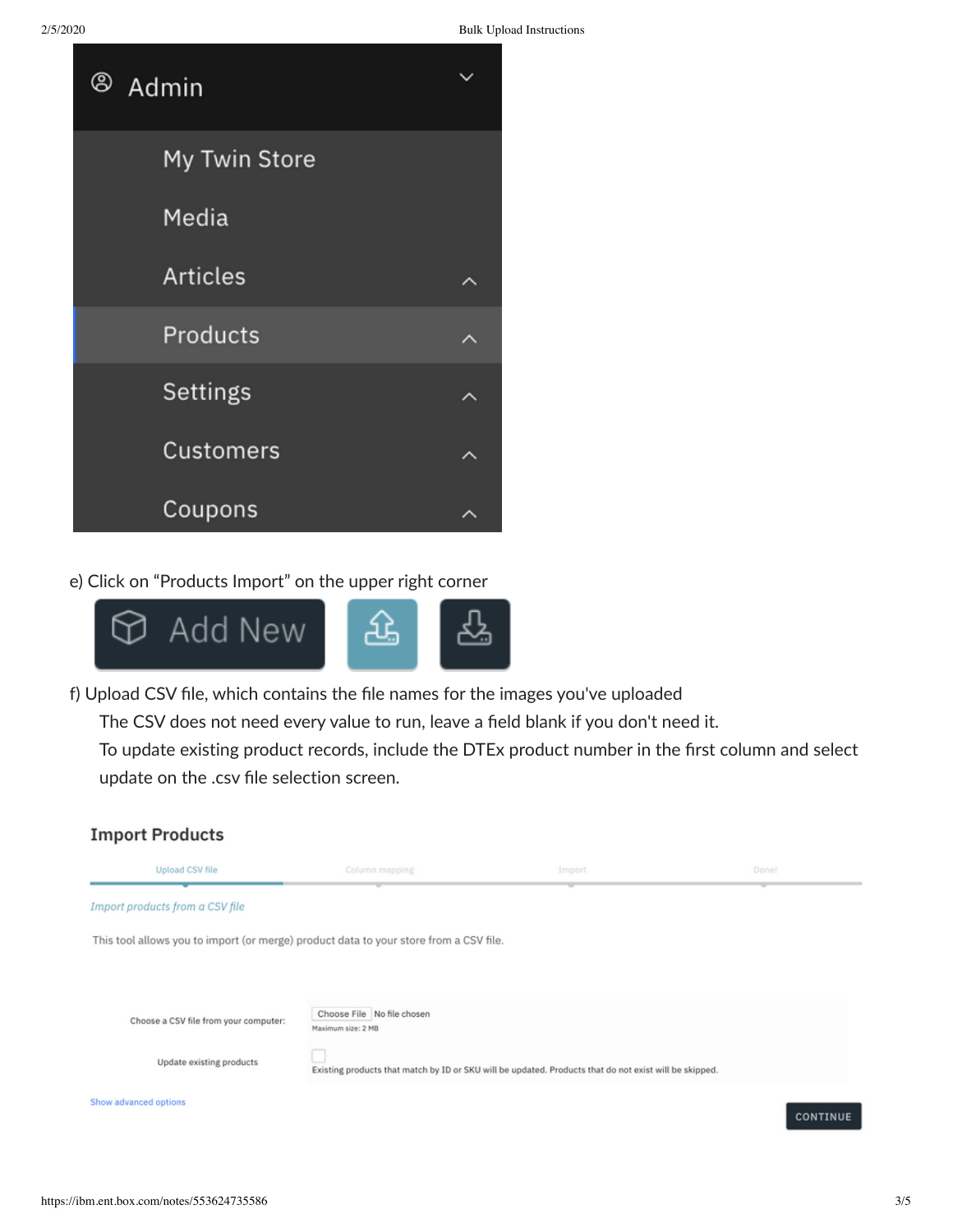g) Go into each product created to add downloadable files, update the export classification, ensure all the data is correct, and publish your listing.

| $\times$ IBM Digital Twin Exchange                                                   | $\begin{picture}(180,10) \put(0,0){\line(1,0){10}} \put(15,0){\line(1,0){10}} \put(15,0){\line(1,0){10}} \put(15,0){\line(1,0){10}} \put(15,0){\line(1,0){10}} \put(15,0){\line(1,0){10}} \put(15,0){\line(1,0){10}} \put(15,0){\line(1,0){10}} \put(15,0){\line(1,0){10}} \put(15,0){\line(1,0){10}} \put(15,0){\line(1,0){10}} \put(15,0){\line($ |                         |                        |                              |
|--------------------------------------------------------------------------------------|-----------------------------------------------------------------------------------------------------------------------------------------------------------------------------------------------------------------------------------------------------------------------------------------------------------------------------------------------------|-------------------------|------------------------|------------------------------|
| Dashboard<br>m                                                                       |                                                                                                                                                                                                                                                                                                                                                     |                         |                        |                              |
| $\overline{\mathbb{H}}$<br>Exchange                                                  | $\hat{\phantom{a}}$                                                                                                                                                                                                                                                                                                                                 |                         |                        |                              |
| <sup>®</sup> My Digital Twins                                                        | $\boldsymbol{\wedge}$                                                                                                                                                                                                                                                                                                                               |                         |                        |                              |
| M Analytics                                                                          |                                                                                                                                                                                                                                                                                                                                                     | <b>■ Inventory</b>      |                        |                              |
| Files<br>$@$ Admin<br>$\hat{\phantom{a}}$<br><b>E</b> Downloadable<br>$\circledcirc$ |                                                                                                                                                                                                                                                                                                                                                     |                         |                        |                              |
|                                                                                      |                                                                                                                                                                                                                                                                                                                                                     | <b>Ell</b> Attributes   | Name*                  | Job Plan Importable (json)   |
|                                                                                      |                                                                                                                                                                                                                                                                                                                                                     | $O$ Linked              | $File*$                | $_{\oplus}$<br><b>UPLOAD</b> |
|                                                                                      |                                                                                                                                                                                                                                                                                                                                                     | Add-ons                 |                        |                              |
|                                                                                      |                                                                                                                                                                                                                                                                                                                                                     | C Export Classification | <b>Download Limit</b>  | Unlimited                    |
|                                                                                      |                                                                                                                                                                                                                                                                                                                                                     | <b>Product Policies</b> | <b>Download Expiry</b> | Never                        |
|                                                                                      |                                                                                                                                                                                                                                                                                                                                                     | <b>EB</b> Advanced      |                        |                              |

-------------

In addition to the examples provided in the excel spreadsheet, here are additional possible variables to help you tag and describe your digital twin products. A good way to see the options for csv bulk upload, is to export a completed product listing from DTEx.

Product type: Simple product Variable product Grouped product External/affiliate product Catalog/Virtual/Downloadable

Visibility in catalog: Shop and search results Shop only Search results only Hidden

Categories: \*\*please let us know if you want to add another category that you don't see here\*\* Add on Augmented Reality Beta BOM Computer Models Digital Twin template Fault Codes Job Plan